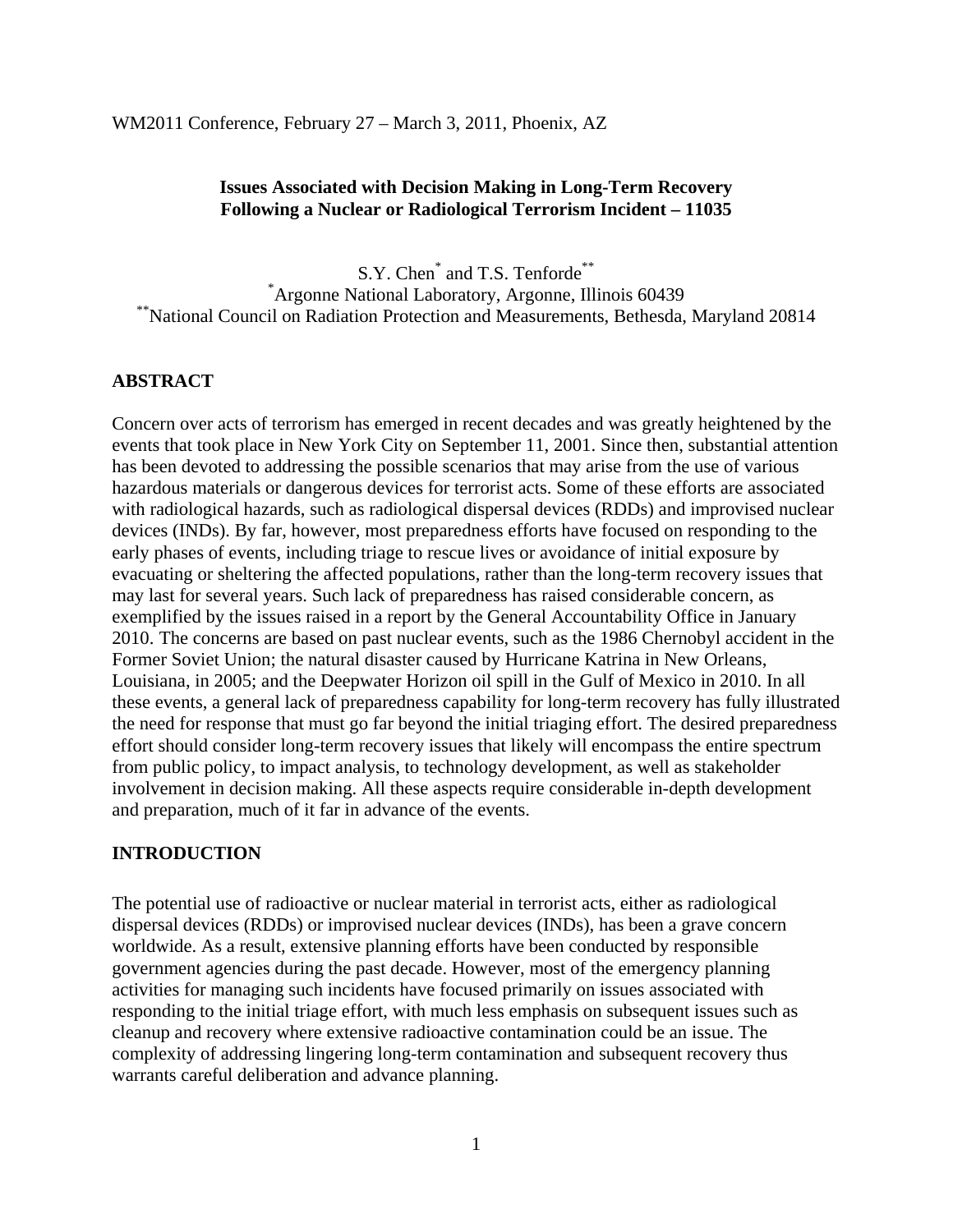In general, society as a whole is ill-prepared to cope with the long-term aftermath of a major destructive event due to either natural or man-made causes. The extent of the problem has been manifested in natural disasters such as Hurricane Katrina, which hit the Louisiana area in 2005 [1]. Perhaps the most poignant reminder is the recent Deepwater Horizon incident involving a massive oil spill in the Gulf of Mexico in 2010 [2]. In these events, recovery of the affected society will take many years, if not decades and beyond. For radiological events, concern along these lines was expressed in a recent report issued by the Government Accountability Office (GAO) [3], which discussed areas of deficiency regarding the nation's ability to address potential long-term effects of radiological terrorist incidents. The GAO report concluded by calling for the preparation of a national disaster recovery strategy to address cleanup of areas contaminated with radioactive materials through RDD or IND incidents. Such discussion has been further elaborated by Chen and Tenforde [4] and also others [5-6].

# **RADIOLOGICAL EVENTS AND IMPACTS**

As yet, no terrorist events of any large scale have involved radiological or nuclear materials or devices. Much of the available information, particularly that associated with late-phase implications, is derived largely from experience gained in past events involving nuclear facility operations or management of radioactive sources, including (1) nuclear power-generating facilities, (2) military and defense operations, and (3) radiation sources and transport [7]. To help characterize and communicate the significance of these events, the International Atomic Energy Agency, together with the Organization for Cooperation and Economic Development's Nuclear Energy Agency, have designed the international nuclear and radiological event scale (INES) [8]. INES comprises seven levels of severity (from low to high, Anomaly [Level 1] to Major Accident [Level 7]).The INES levels assigned for nuclear facilities are based on three major attributes: effect on people and the environment, effect on radiological barriers and control, and effect on defense in depth (the latter two applying only to nuclear facilities). Any significant impact would register a severity of at least Level 5 (i.e., releases that would require implementation of planned countermeasures). Such events have been cited by Chen and Tenforde [4] with possible INES levels, as follows:

- Level 5 Accident at Three Mile Island Unit 2, Dauphin County, Pennsylvania, March 1979 [9]; and the Cesium Source Accident, Goiania, Brazil, September 1987 [10]
- Level 7– The Chernobyl Accident, Pripyat, Ukraine (Former Soviet Union) April 1986 [11]

A few more incidents have also been described in International Radiological Protection Commission (ICRP) Report 111 [12].

The examples of historical radiological or nuclear incidents serve as a benchmark for gauging the potential severity levels for an RDD or IND incident. Judging from the extent of the potential contamination and impact, one might possibly categorize a full-blown RDD incident at Level 5 (widespread contamination) and an IND incident at Level 6 or 7 (potential for causing major destruction) [4]. Of course, such incidents might cause a considerable range of impacts, depending on the scenarios and circumstances. Nevertheless, the potential threat of widespread contamination is something that a planner must consider as a late-phase recovery issue.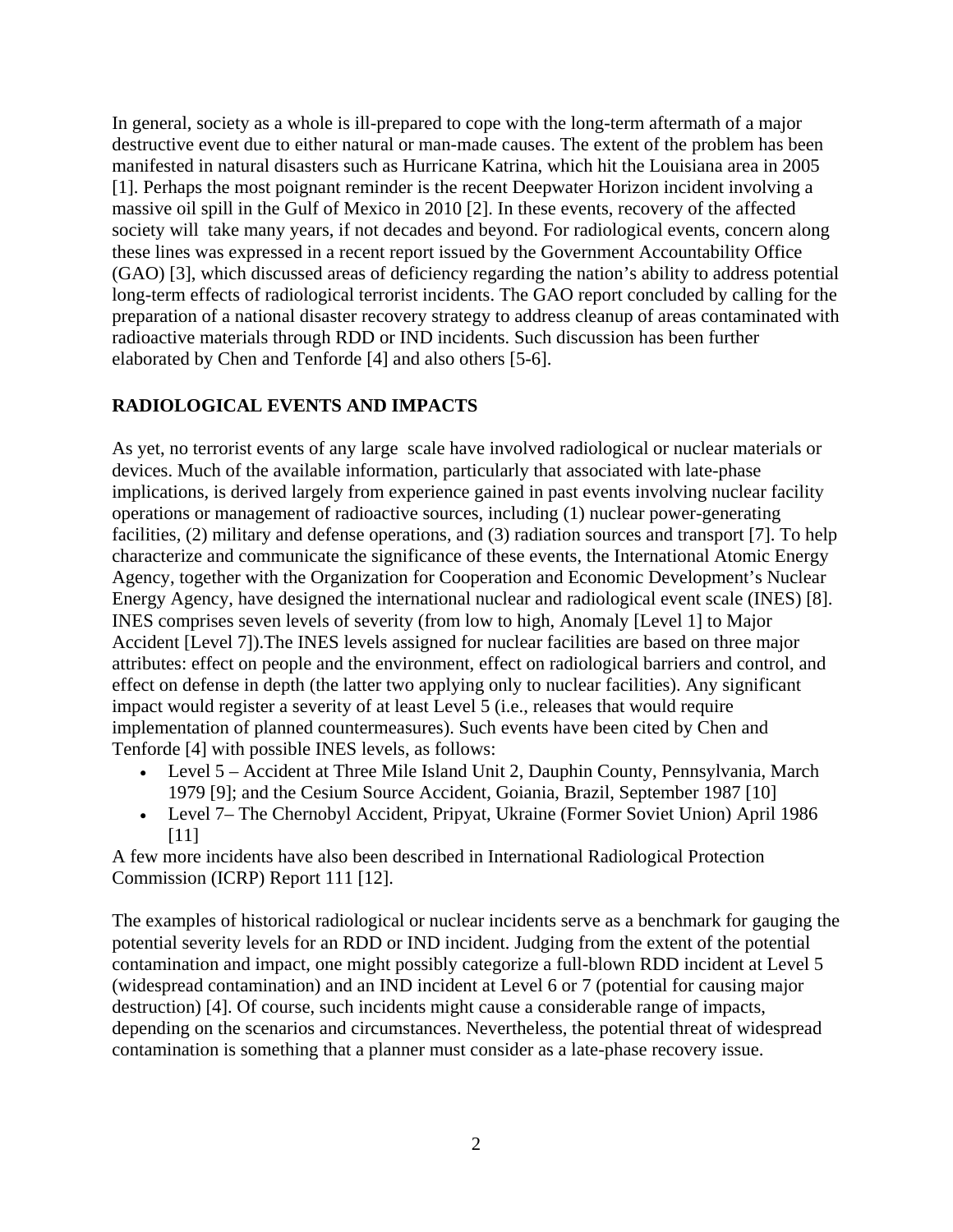### **GUIDANCE AND APPROACH FOR LATE-PHASE DECISION MAKING**

The document, *Planning Guidance for Protection and Recovery Following Radiological Dispersal Device (RDD) and Improvised Nuclear Device (IND) Incidents, issued by the* Department of Homeland Security (DHS) in 2008 [13] provides guidance for all phases of response to an RDD or IND event and incorporates a framework and approach for implementation. Specific dose criteria are prescribed for both the early and intermediate phases of the event. No criterion, however, is provided for the late-phase (i.e., recovery) actions. Instead, a process called "optimization" was recommended for decision making associated with late-phase actions. The approach is a multifaceted process with extensive stakeholder involvement in reaching a decision.

The principle of optimization has been embedded in protection against ionizing radiation for many decades. In fact, it is the second principle of current radiation protection practice (the first being justification of practice, and the third being application of dose limitations). The latest guidance from the ICRP Report 103 [14] defines *optimization of protection* as follows:

*The process of determining what level of protection and safety makes exposures, and the probability and magnitude of potential exposures, as low as reasonably achievable, economic and social factors being taken into account.* 

The optimization approach is discussed further in ICRP Report 111 [12], which characterizes the late-phase recovery as the existing exposure situation for which a target reference level is designated. The potential reference level ranges from 100 mrem/yr to 2 rem/yr, but a level of about 100 mrem/yr is suggested. Of course, application of the ALARA (i.e., as low as reasonably achievable) principle is also emphasized. Along with the optimization approach, the ICRP specifically emphasizes the need to engage stakeholders in the decision-making process, although it also recognizes that the process should maintain flexibility. The recommended reference level is not meant for *compliance* purposes but rather for *management* purposes – as a guide that should be applied continuously to control the exposure to affected populations.

The optimization process described above would follow a similar approach, elaborated in a separate effort as reported in 1997 by the Presidential Commission on Risk Assessment and Risk Management [15]. The Commission described an iterative process of engaging stakeholders in the following sequence: defining the problem and context, characterizing the risks, identifying viable options, formulating decisions, taking actions, and evaluating the results. In this process, the stakeholders are fully engaged in decision making, until the process reaches completion. The many issues considered include public health, socioeconomics, national security, public welfare, and communications. The Commission's report is intended to serve as a model in developing the approach to making late-phase decisions on recovery following an event that could have significant long-term public health consequences.

## **CHALLENGES OF THE PLANNING EFFORT**

Valuable lessons learned from past radiological events, such as the 1986 Chernobyl nuclear accident in Ukraine [11] and the 1987 Goiania incident in Brazil [10] discussed above, would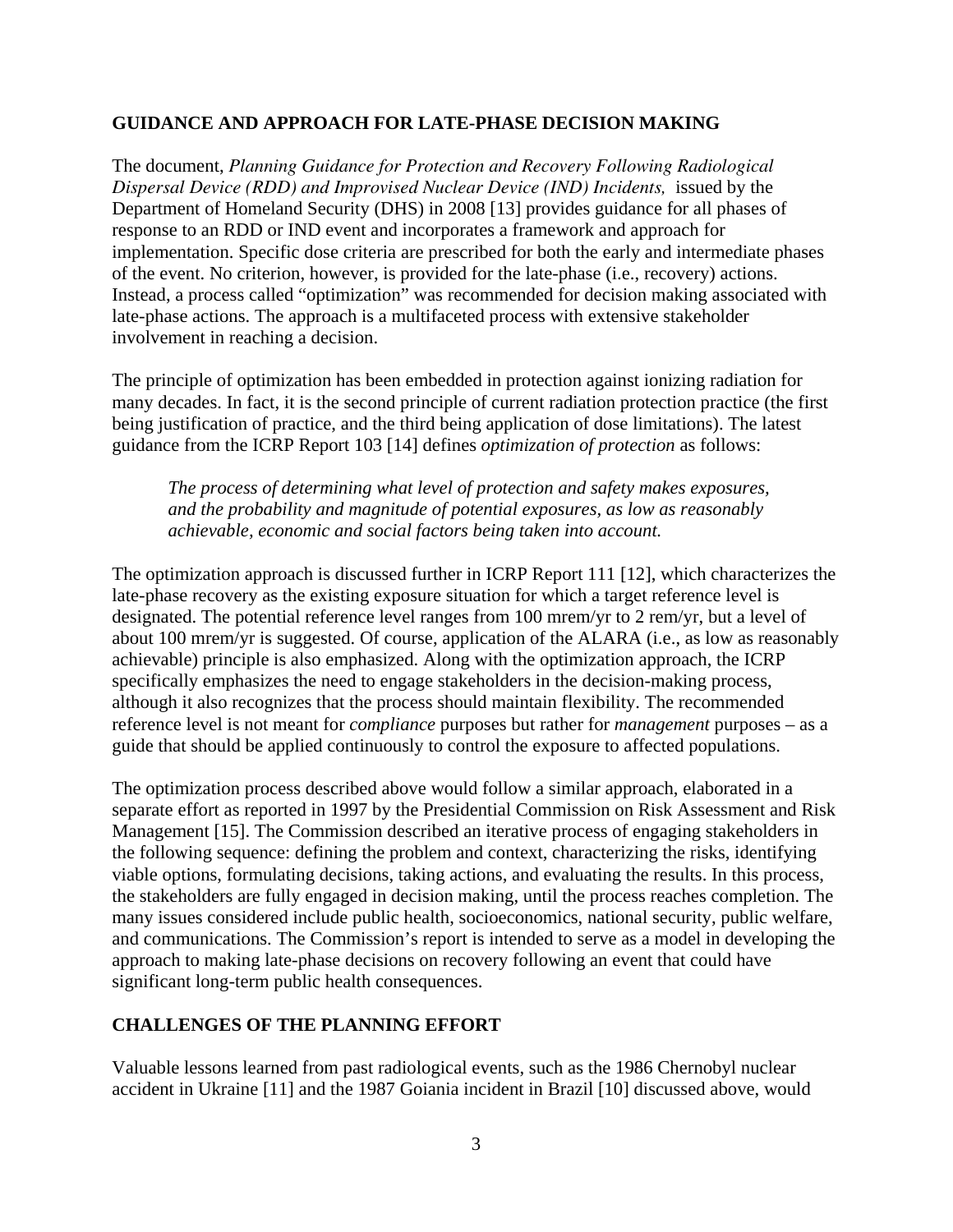serve as important bases for formulating effective responses to recovery phase issues. Previous exercises including the TOPOFF exercises [16] conducted by DHS also provide some useful insights. The recent Liberty RadEx exercise [17], conducted in late April of 2010 by the Environmental Protection Agency and collaborating agencies, specifically focused on the latephase recovery issues from a simulated RDD event in the city of Philadelphia [17]. The exercise offered direct insight into the optimization process discussed above. Lessons learned from natural disasters including Hurricane Katrina in New Orleans in 2005 [1] and the Deepwater Horizon oil spill in the Gulf of Mexico in 2010 [2] also provide important information regarding recovery.

Several important issues regarding preparedness for late-phase recovery after radiological or nuclear events [3-6] are summarized below.

## **Applicable Policies**

One of the most important subjects in developing preparedness for late-phase recovery activities is policy issues; developing policies generally requires time, and the lack of appropriate policies can substantially hinder recovery efforts. Examples of policy issues include radioactive waste management and disposal during a cleanup effort when large amounts of radioactive wastes of various types are generated [4]. Since timely disposal of the wastes in licensed radioactive disposal facilities might not be possible in view of long shipment distances, certain policies should be established to address at least the interim storage and disposal issues bearing on the event site.

Alternatively, further investigation may be needed on the feasibility of developing facilities allowing disposal of certain low-activity wastes to alleviate the burden. The need for such policy has been revealed in the previous nuclear incidents discussed above and was fully acknowledged in the Liberty RadEx event [17].

Another demonstrated need for a large-scale event is the development of a self-help program for the affected populations [12], to complement government-initiated cleanup activities with the full participation of the general public. In this regard, appropriate guidance and applicable tool kits would need to be developed well in advance. This specific issue was also raised by stakeholders during the Liberty RadEx event [17].

### **Research Needs**

Understanding the basic physical aspects of radiological or nuclear events and subsequent contamination by the associated radionuclides is key to developing appropriate countermeasures. These physical aspects include atmospheric dispersion of the radioactive cloud, transport of radionuclides in the environment, and the spread of contamination through environmental media along various pathways. Although some of these issues have been well studied and understood, the specifics that pertain to the urban environment (a likely terrorist target) are largely unknown. For example, the bulk of nuclear explosion data were obtained at the Nevada Test Site (a remote location) some decades ago, and their applicability to an urban setting would depend on substantial adaptation and validation for events pertaining to INDs. Additionally, very little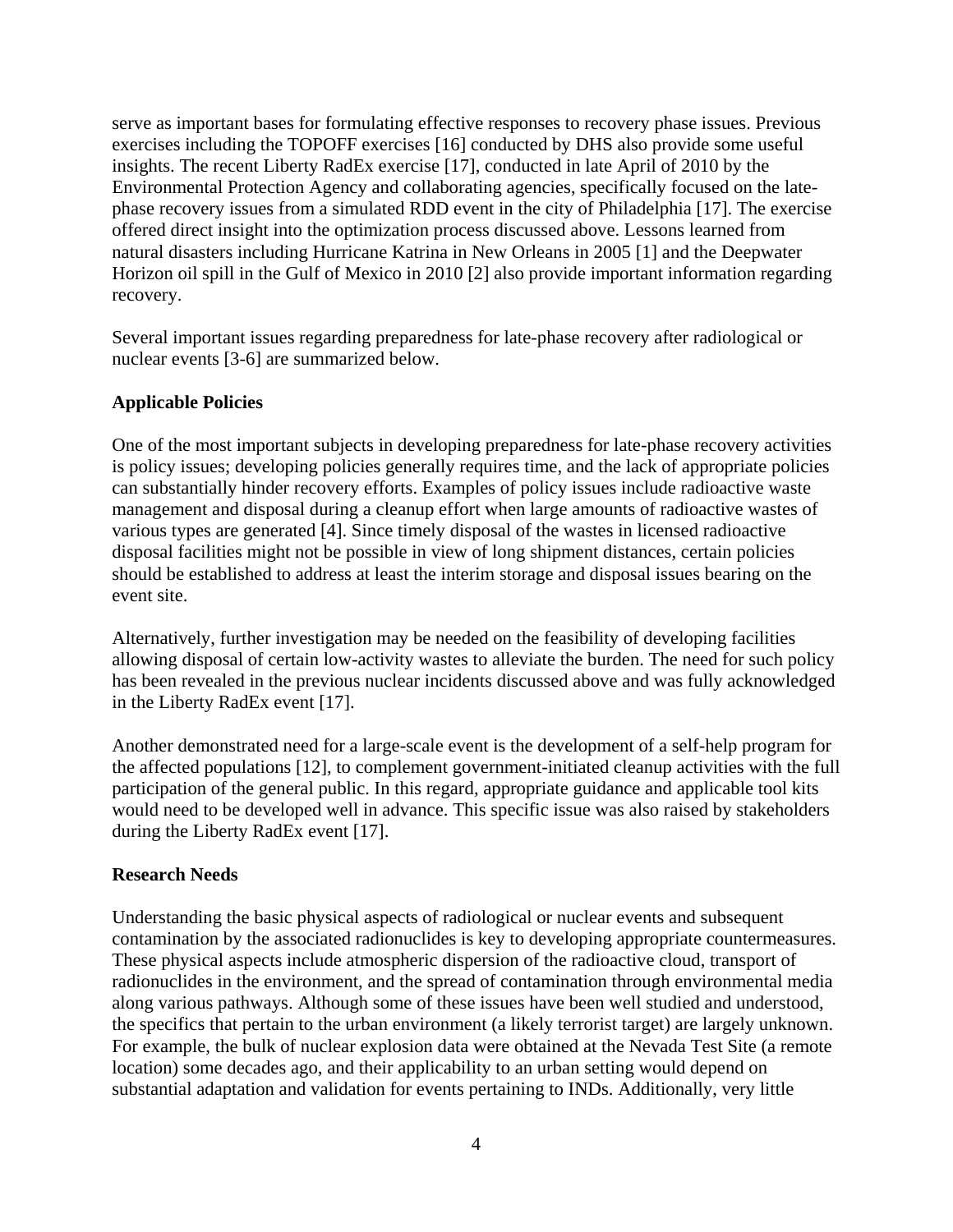information exists to account for patterns of radioactivity deposition in an urban area and to integrate the partitioning of contamination on buildings, streets, parks, and sewage for the urban system. More research is needed in these areas to assess the recovery effort. Such issues have been echoed in the lessons learned from the Deepwater Horizon event where the evolving ecological damages were revealed while the event continued to unfold [2]. Specifically the GAO report also pointed out that current research efforts lack full-scale testing and verification despite the availability of extensive technology that has been developed for those purposes [3].

#### **Uncertainties in Decision Making**

The difficulty of developing a sound preparedness effort is often compounded by the highly unpredictable nature of a terrorist event. The lack of past examples could compel analysts to resort to modeling predictions based on either premature or inappropriate assumptions [18], thereby substantially influencing the decision-making process by either overestimating or underestimating the impacts of interest (human health risks, underlying costs, etc.). Emphasis should therefore be placed on identifying key parameters and their sensitivity to the overall outcome rather than striving to include an exhaustive list of parameters that may not carry significant relevancy to the issues. Even more uncertainties are involved in every step of decision making. These include the potentially viable future land use options; waste generation, treatment, and disposal; decontamination technology and efficacy; and the psychological effects on the affected members of the public. Past experiences and lessons learned, from either relevant events or exercises, offer immensely valuable input. Such information should be fully utilized, in conjunction with the new research and development work discussed above, to reduce the uncertainties in planning responses to terrorism events as pertaining to late-phase recovery.

#### **Stakeholder Involvement**

The optimization approach emphasizes extensive involvement with stakeholders in decision making. However, it must be recognized that the optimization process for the recovery phase actions would be fundamentally different from the more familiar processes prescribed under the current statutory cleanup processes including the EPA Superfund process. One difference is that decisions related to event situations are far more complex in nature, potentially involving multifaceted and yet interrelated issues, including recovery of the local economy, cleanup of the affected urban area, treatment and disposal of large amounts of radioactive wastes, and making resources (i.e., funds and logistics) available to support the action. In recognition of these concerns, the Federal Emergency Management Agency has recently advocated the "whole of community" concept for preparedness [19] against IND events. The concept requires full participation from all sectors of the community in responding to the event, throughout the entire process. To achieve this participation of stakeholders as partners in decision making, a systematic approach toward optimization will be required to develop a comprehensive framework and instructive processes with a sound scientific basis for stakeholder involvement.

### **SUMMARY AND SUGESTED PATH FORWARD**

Although considerable effort has been expended in developing preparedness against RDDs or INDs, tremendous gaps exist with regard to late-phase recovery. Past experiences have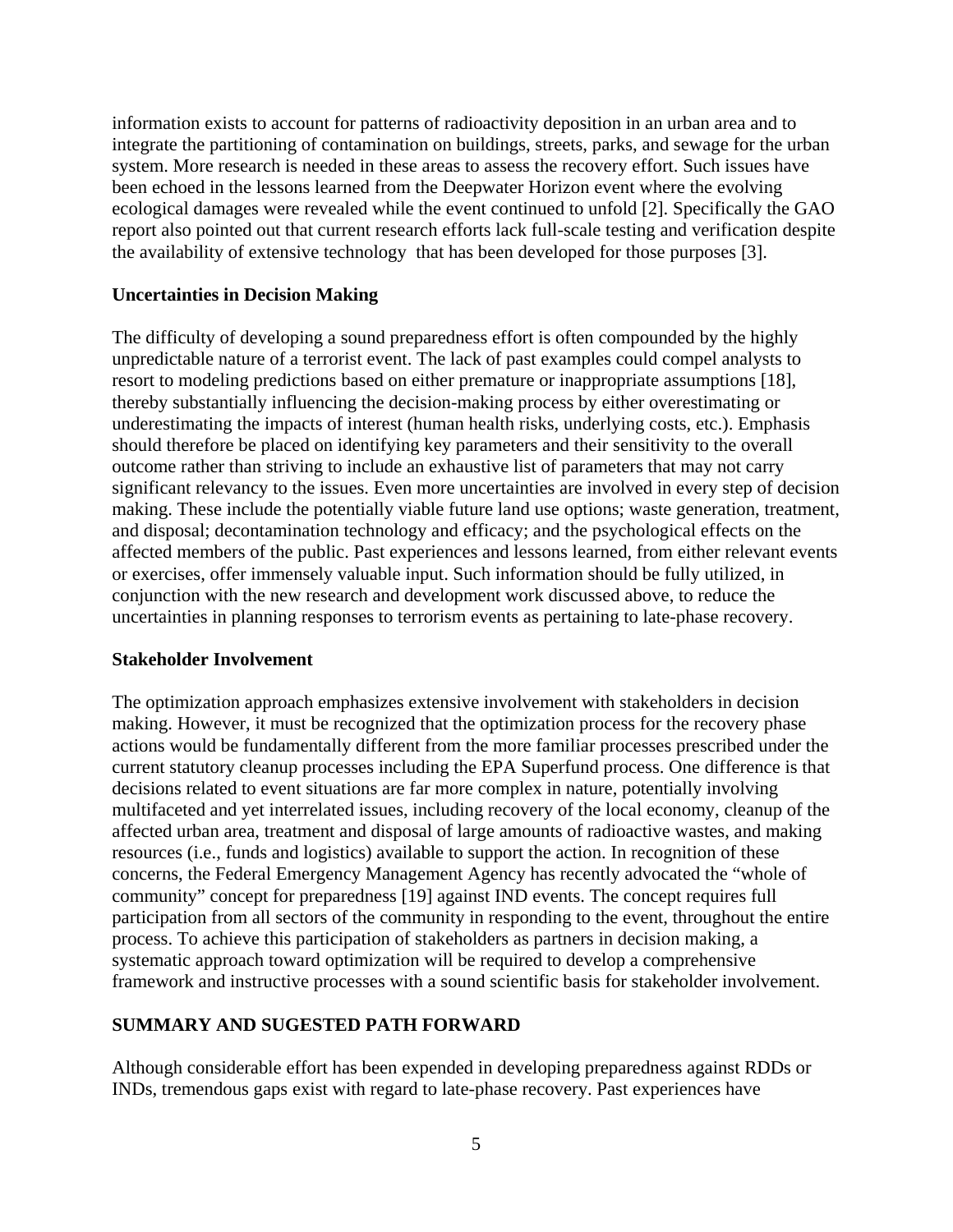confirmed these deficiencies, and the GAO report [3] and others have properly called attention to the potential consequences. The GAO specifically suggested the development of a national disaster recovery strategy to better cope with the potential long-term effects from acts of terrorism. The optimization process would be an important centerpiece of that process [4]. In fact, efforts along this line are already under way. For example, the National Council on Radiation Protection and Measurements (NCRP) has published several studies [20-23] aimed at addressing the decision processes associated with response to radiological or nuclear incidents. Recently, NCRP has undertaken an important study focusing specifically on the optimization decision-making process as it applies to long-term cleanup and site recovery following an RDD or IND incident. Efforts leading to late-phase preparedness have gradually gained national attention because of the recent natural disasters and topical exercises. This will lead to a more robust national state of readiness in responding to serious events that would be caused by RDDs or INDs.

# **ACKNOWLEDGMENT**

Work supported by the U.S. Department of Energy, Office of Science and Technology, under contract DE-AC02-06CH11357.

# **REFERENCES**

- 1. "The Federal Response to Hurricane Katrina: Lessons Learned," The White House, 2006 ([http://georgewbush-whitehouse.archives.gov/reports/katrina-lessons-learned/\)](http://georgewbush-whitehouse.archives.gov/reports/katrina-lessons-learned/).
- 2. R. STEINER, "Lessons of the Deepwater Horizon Disaster," Firedoglake, 2010 (http://firedoglake.com/2010/05/26/lessons-of-the-deepwater-horizon-disaster/).
- 3. U.S. Government Accountability Office (GAO), "Combating Nuclear Terrorism: Preliminary Observations on Preparedness to Recover from Possible Attacks Using Radiological or Nuclear Materials," Testimony before the Subcommittee on Emerging Threats, Cybersecurity, and Science and Technology, Committee on Homeland Security, U.S. House of Representatives (2009).
- 4. S.Y. CHEN and T.S. TENFORDE, "Optimization Approaches to Decision Making on Long-Term Cleanup and Site Remediation Following a Nuclear or Radiological Terrorism Incident," *Homeland Security Affairs*, Vol. VI, No. 1 (2010).
- 5. E. ERAKER, "Cleanup after a Radiological Attack U.S. Prepares Guidance," *The Nonproliferation Review*, Vol. 11, No. 2, 167–185, Fall-Winter (2004).
- 6. B. PORFIRIEV, "Recovery Policy in Crisis Areas: The Risk Management Concept versus Normative and Administrative Approaches to Rehabilitation of the Radioactively Contaminated Areas in the Former Soviet Union," *Journal of Contingencies and Crisis Management*, Vol. 7, Issue 2, 76–85 (1999).
- 7. M. EISENBUD and T. GESELL, "Experience with Radioactive Contamination Due to Accidents," chapter 12 in *Environmental Radioactivity – from Natural Industrial, and Military Sources*, 4th ed. Academic Press (1997).
- 8. International Atomic Energy Agency (IAEA), *INES The International Nuclear and Radiological Event Scale, User's Manual*, 2008 ed., cosponsored by OECD/NEA (2008).
- 9. J.S. WALKER, "Three Mile Island: A Nuclear Crisis in Historical Perspective," University of California Press (2006).
- 10. IAEA, "The Radiological Accident in Goiania" (1988).